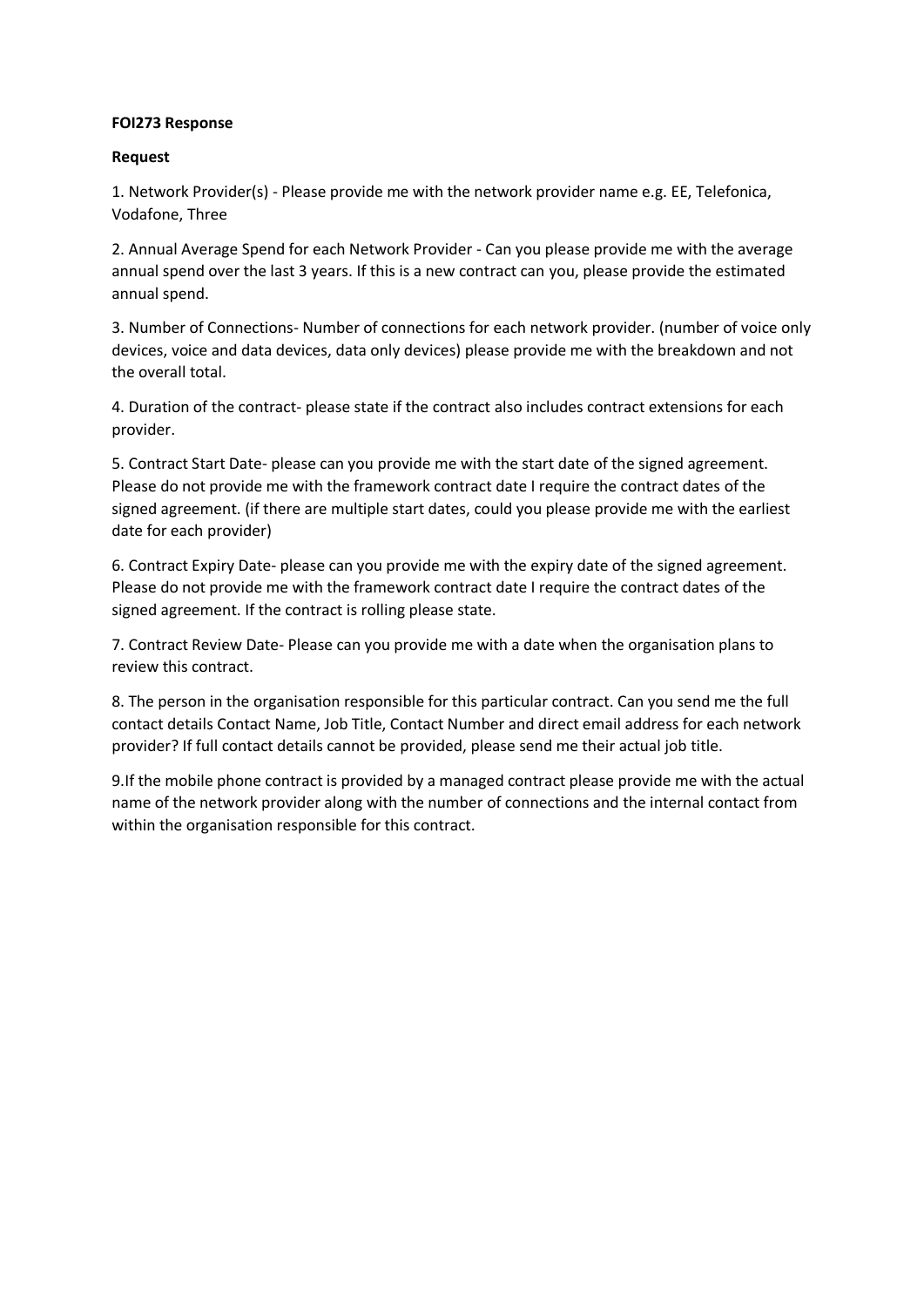## **Response**

**1. Network Provider(s) - Please provide me with the network provider name e.g. EE, Telefonica, Vodafone, Three**

The main mobile provider is EE however, the Trust also had a contract with Vodafone as a backup network provider.

**2. Annual Average Spend for each Network Provider - Can you please provide me with the average annual spend over the last 3 years. If this is a new contract can you please provide the estimated annual spend.**

EE spend is £20,000 (exclusive of VAT)

Vodafone spend is £10,602 (inclusive of VAT)

**3. Number of Connections- Number of connections for each network provider. (number of voice only devices, voice and data devices, data only devices) please provide me with the breakdown and not the overall total.**

EE 2200 voice and data devices and 15 data devices.

Vodafone less than 30 voice and data devices.

**4. Duration of the contract- please state if the contract also includes contract extensions for each provider.**

Duration of EE contract is 5-year contract.

Duration of Vodaphone contract is 3-year contract.

**5. Contract Start Date- please can you provide me with the start date of the signed agreement. Please do not provide me with the framework contract date I require the contract dates of the signed agreement. (if there are multiple start dates, could you please provide me with the earliest date for each provider)**

EE contracts start date is October 2020.

Vodafone contract start date is October 2020.